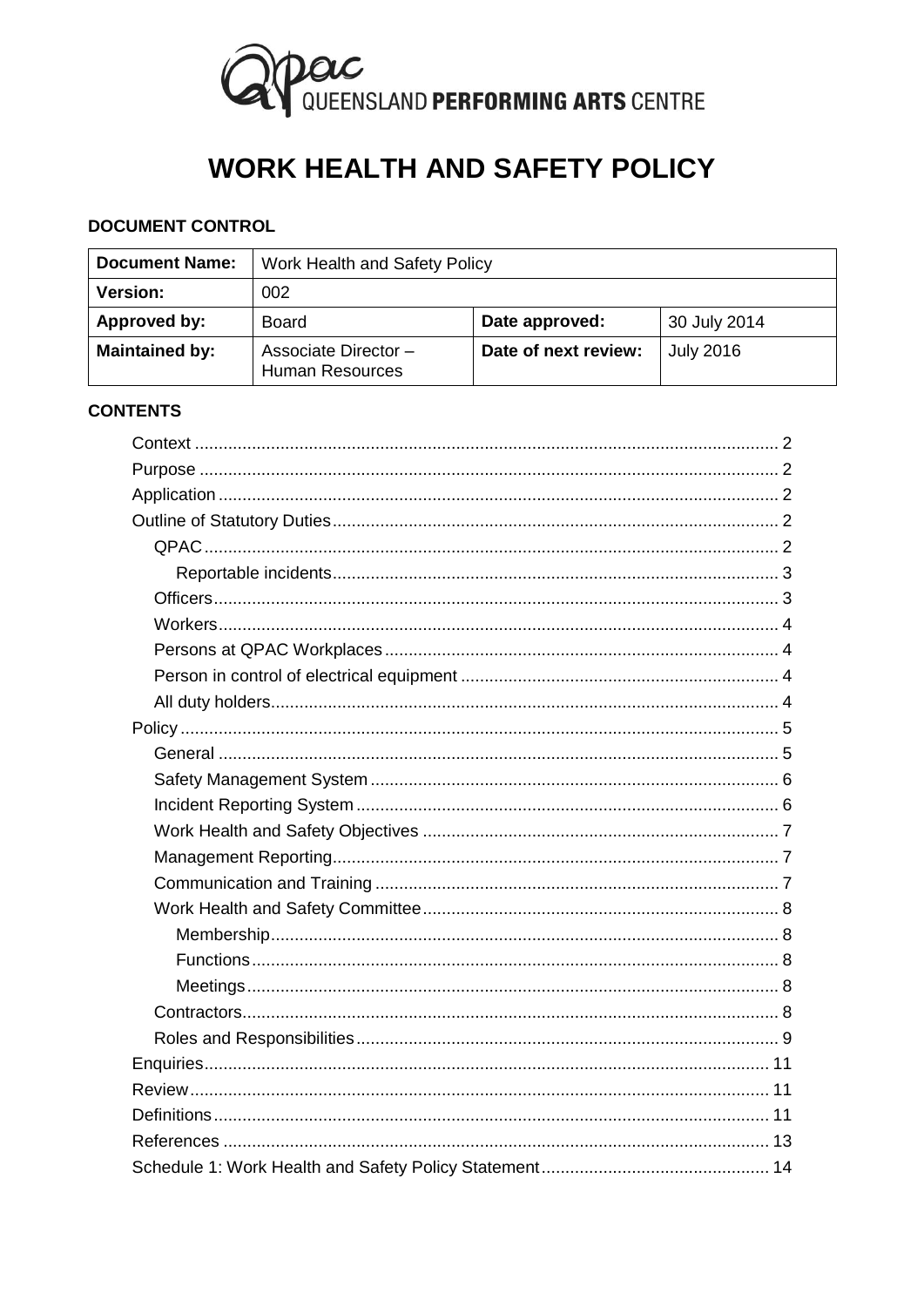# <span id="page-1-0"></span>**CONTEXT**

- 1. The *Work Health and Safety Act 2011* requires QPAC to do all that is reasonably practicable to ensure the health and safety of everyone in its workplaces.
- 2. QPAC is committed to providing and maintaining a safe and healthy environment for all employees, contractors and visitors.

#### <span id="page-1-1"></span>**PURPOSE**

- 3. This Policy:
	- (a) outlines the duties imposed upon QPAC, its Officer and Workers under the Act; and
	- (b) sets out how QPAC discharges its work health and safety duties.

#### <span id="page-1-2"></span>**APPLICATION**

- 4. This Policy applies to:
	- (a) all Employees; and
	- (b) all persons attending QPAC's Workplaces.

#### <span id="page-1-3"></span>**OUTLINE OF STATUTORY DUTIES**

5. This is an outline only of the statutory duties. Please consult the Act and the Regulation for further detail and requirements.

#### <span id="page-1-4"></span>**QPAC**

- 6. QPAC has duties to ensure, so far as is reasonably practicable:
	- (a) the health and safety of:
		- (i) Workers engaged, or caused to be engaged by QPAC; and
		- (ii) Workers whose activities in carrying out work are influenced or directed by QPAC;

while those Workers are at work at QPAC;

- (b) the health and safety of other persons is not put at risk from work carried out as part of the conduct of QPAC's business;
- (c) that QPAC's Workplaces, the means of entering and exiting the Workplaces and anything arising from the Workplaces are without risks to the health and safety of any person; and
- (d) that the fixtures, fittings and plant at QPAC's Workplaces are without risks to the health and safety of any person.
- 7. The duties to ensure health and safety require QPAC:
	- (a) to eliminate risks to health and safety, so far as is reasonably practicable; and
	- (b) if it is not reasonably practicable to eliminate risks to health and safety, to minimise those risks so far as is reasonably practicable.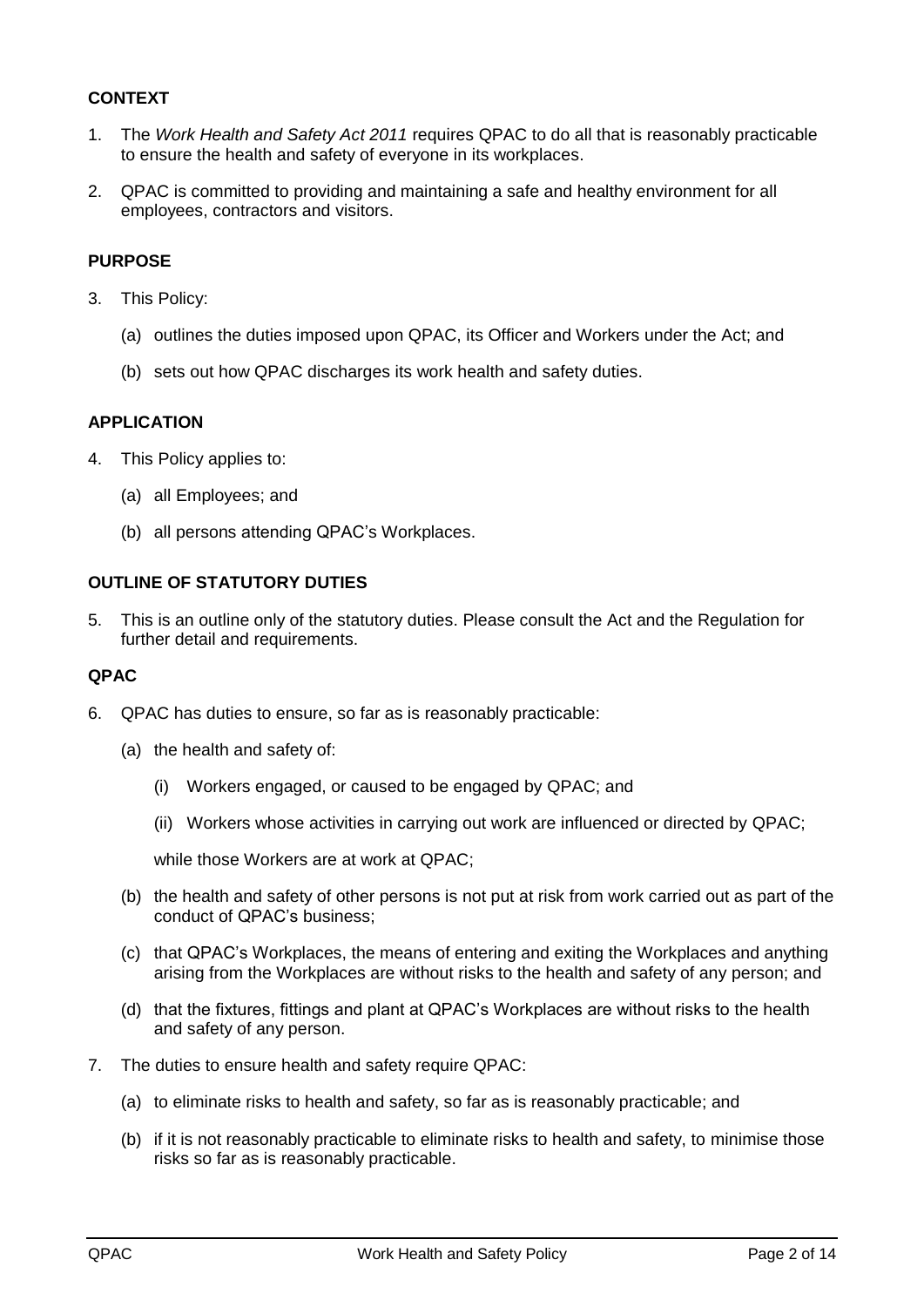- 8. QPAC must, as far as is reasonably practicable, consult with its Workers who are, or are likely to be, directly affected by a matter relating to work health or safety, by:
	- (a) sharing relevant information about the matter with Workers;
	- (b) giving Workers a reasonable opportunity:
		- (i) to express their views and to raise work health or safety issues in relation to the matter; and
		- (ii) to contribute to the decision-making process relating to the matter;
	- (c) taking into account the views of Workers; and
	- (d) advising the Workers consulted of the outcome of the consultation in a timely way.
- 9. QPAC must allow each member of the WHS Committee to spend the time that is reasonably necessary to attend meetings of the Committee or to carry out functions as a member of the Committee.
- 10. QPAC must also ensure that its business is conducted in a way that is electrically safe, including (without limitation):
	- (a) ensuring that all electrical equipment used in QPAC's business is electrically safe;
	- (b) ensuring the electrical safety of all persons and property likely to be affected by electrical work undertaken in QPAC's business; and
	- (c) ensuring persons performing work involving contact with, or being near to, exposed parts, are electrically safe.

#### <span id="page-2-0"></span>Reportable incidents

- 11. If a Notifiable Incident occurs, QPAC must:
	- (a) ensure that Workplace Health and Safety Queensland is notified immediately after becoming aware that the incident has occurred; and
	- (b) ensure, so far as is reasonably practicable, that the site where the incident occurred is not disturbed until an inspector arrives at the site or any earlier time that an inspector directs.
- 12. If a Serious Electrical Incident or Dangerous Electrical Event occurs, QPAC must:
	- (a) ensure that Workplace Health and Safety Queensland and the Electrical Safety Office are notified immediately after becoming aware that the incident or event has occurred; and
	- (b) ensure, so far as is reasonably practicable, that the site where the incident or event occurred is not disturbed until an inspector arrives at the site or any earlier time that an inspector directs.

#### <span id="page-2-1"></span>**Officers**

- 13. Officers have a duty to exercise due diligence to ensure that QPAC complies with its WHS duties and obligations.
- 14. Due diligence meaning taking reasonable steps to:
	- (a) acquire and keep up-to-date knowledge of WHS matters;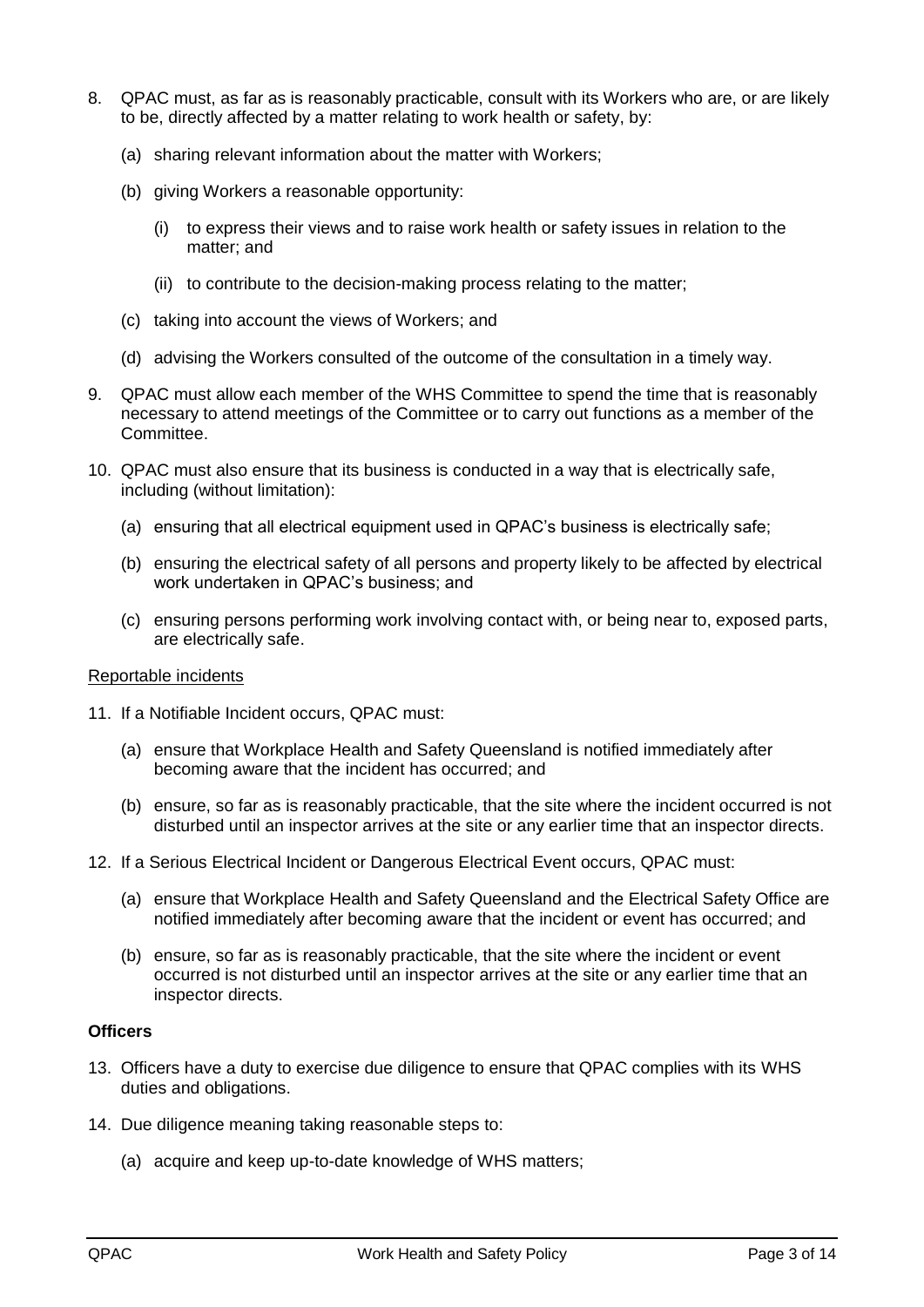- (b) gain an understanding of the nature of QPAC's operations and generally of the hazards and risks associated with those operations;
- <span id="page-3-4"></span>(c) ensure that QPAC has available for use, and uses, appropriate resources and processes to eliminate or minimise risks to health and safety from work carried out as part of QPAC's business;
- (d) ensure that QPAC has appropriate processes for receiving and considering information regarding incidents, hazards and risks and responding in a timely way to that information;
- <span id="page-3-5"></span>(e) ensure that QPAC has, and implements, processes for complying with its duties and obligations under the Act; and
- (f) verify the provision and use of the resources and processes mentioned in paragraphs [\(c\)](#page-3-4) to [\(e\).](#page-3-5)

# <span id="page-3-0"></span>**Workers**

- 15. While at work, Workers must:
	- (a) take reasonable care for their own health and safety;
	- (b) take reasonable care that their acts or omissions do not adversely affect the health and safety of other persons;
	- (c) comply, so far as they are reasonably able, with any reasonable instruction that is given by QPAC to allow QPAC to comply with the Act; and
	- (d) co-operate with any reasonable QPAC policy or procedure relating to health or safety at the Workplace that has been notified to Workers.

#### <span id="page-3-1"></span>**Persons at QPAC Workplaces**

- <span id="page-3-6"></span>16. All persons at QPAC Workplaces must:
	- (a) take reasonable care for their own health and safety; and
	- (b) take reasonable care that his or her acts or omissions do not adversely affect the health and safety of other persons; and
	- (c) comply, so far as they are reasonably able, with any reasonable instruction that is given by QPAC to allow QPAC to comply with the Act.

#### <span id="page-3-2"></span>**Person in control of electrical equipment**

17. A person who is in control of electrical equipment (other than Extra-Low Voltage electrical equipment) must ensure that the electrical equipment is electrically safe.

#### <span id="page-3-3"></span>**All duty holders**

18. All duty holders who have a duty in relation to a matter must, so far as is reasonably practicable, consult, cooperate and coordinate activities with all other persons who have a duty in relation to the same matter.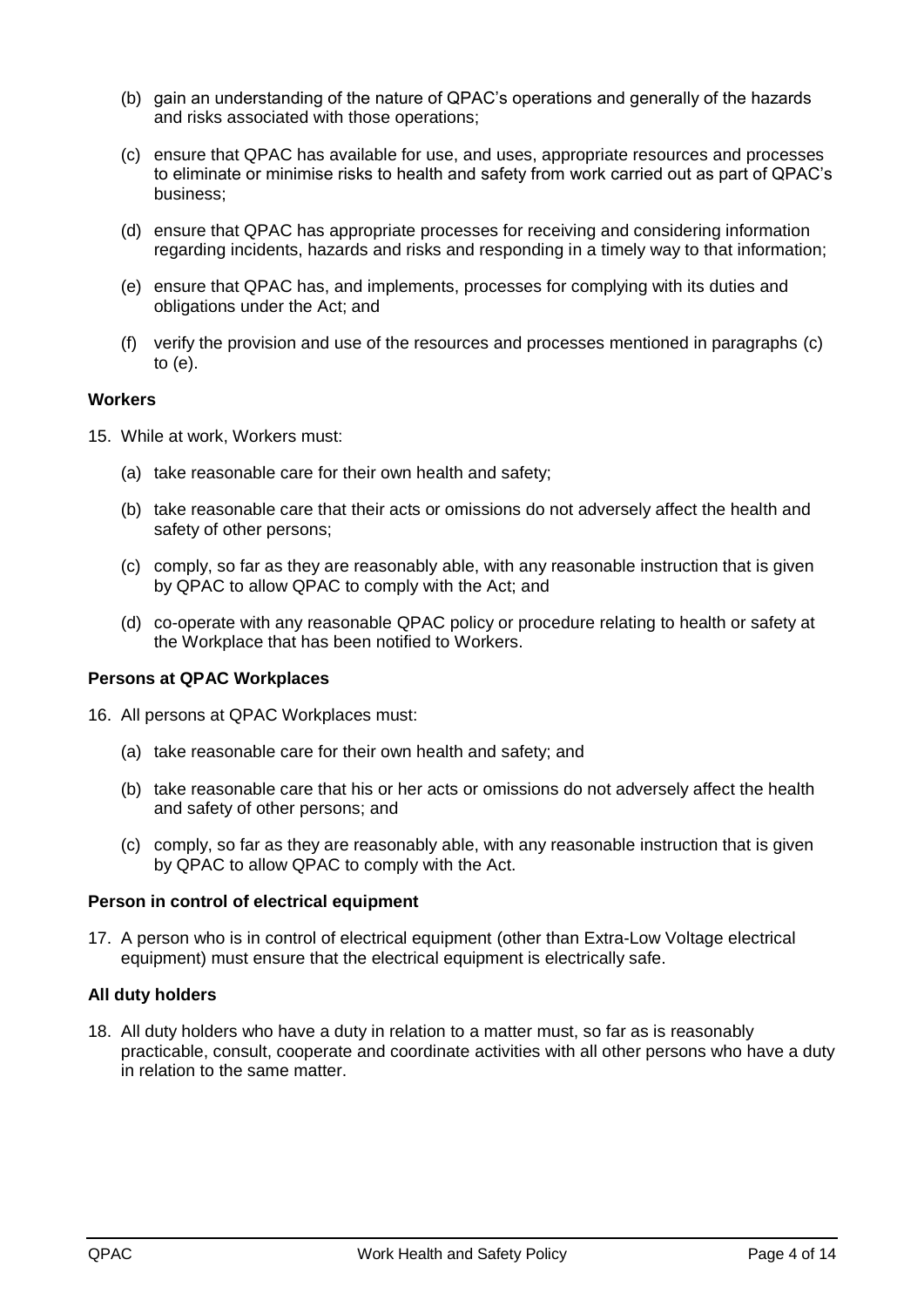# <span id="page-4-0"></span>**POLICY**

#### <span id="page-4-1"></span>**General**

- 19. QPAC considers health and safety as its greatest responsibility and vital to the ultimate success of the organisation's operations.
- 20. Hazards or risks to health and safety will be eliminated or minimised, as far as is reasonably practicable, so as to prevent injury, illnesses and dangerous incidents.
- 21. QPAC is committed to ensuring a safe and healthy environment for its Employees, Contractors and visitors by:
	- (a) implementing a safety culture; and
	- (b) operating a proactive safety management system.
- 22. QPAC does this by:
	- (a) complying with all applicable laws, regulations, codes of practice and standards;
	- (b) ensuring all Managers understand QPAC's WHS objectives and demonstrate leadership and commitment in maintaining a safety culture; *See paragraphs [31](#page-6-3)[-33](#page-6-4) & [46](#page-8-1)[-47](#page-9-0) of this Policy*
	- (c) training Managers and Employees to be responsible and accountable for a safe working environment without incidents or injuries; *See paragraphs [31](#page-6-3)[-33](#page-6-4) & [46](#page-8-1)[-48](#page-9-1) of this Policy*
	- (d) assessing risks to ensure safe systems and methods of work are in place; *See paragraph [47](#page-9-0) of this Policy*
	- (e) ensuring safe plant and equipment are available and used; *See paragraph [47](#page-9-0) of this Policy*
	- (f) ensuring Employees are competent to carry out tasks requested of them; *See paragraph [47](#page-9-0) of this Policy*
	- (g) ensuring sufficient Employees and resources are assigned to carry out the tasks safely; *See paragraph [47](#page-9-0) of this Policy*
	- (h) ensuring WHS documentation is in place and used for all relevant tasks; *See paragraphs [23](#page-5-2)[-24](#page-5-3) & [46](#page-8-1)[-48](#page-9-1) of this Policy*
	- (i) ensuring appropriate lines of accountability and responsibility for WHS issues; *See paragraphs [44](#page-8-2)[-51](#page-10-3) of this Policy*
	- (j) providing adequate information, instruction, training and supervision to enable Employees, Contractors and visitors to work safely and without risk to their health; *See paragraphs [23](#page-5-2)[-24,](#page-5-3) [31-](#page-6-3)[33](#page-6-4) & [46](#page-8-1)[-47](#page-9-0) of this Policy*
	- (k) requiring reporting of and investigating all accidents, injuries, hazards, unsafe practices and near misses; *See paragraphs [25](#page-5-4)[-26,](#page-5-5) [46](#page-8-1) [& 48](#page-9-1) of this Policy*
	- (l) establishing measurable objectives and seeking continuous improvement of WHS at QPAC; and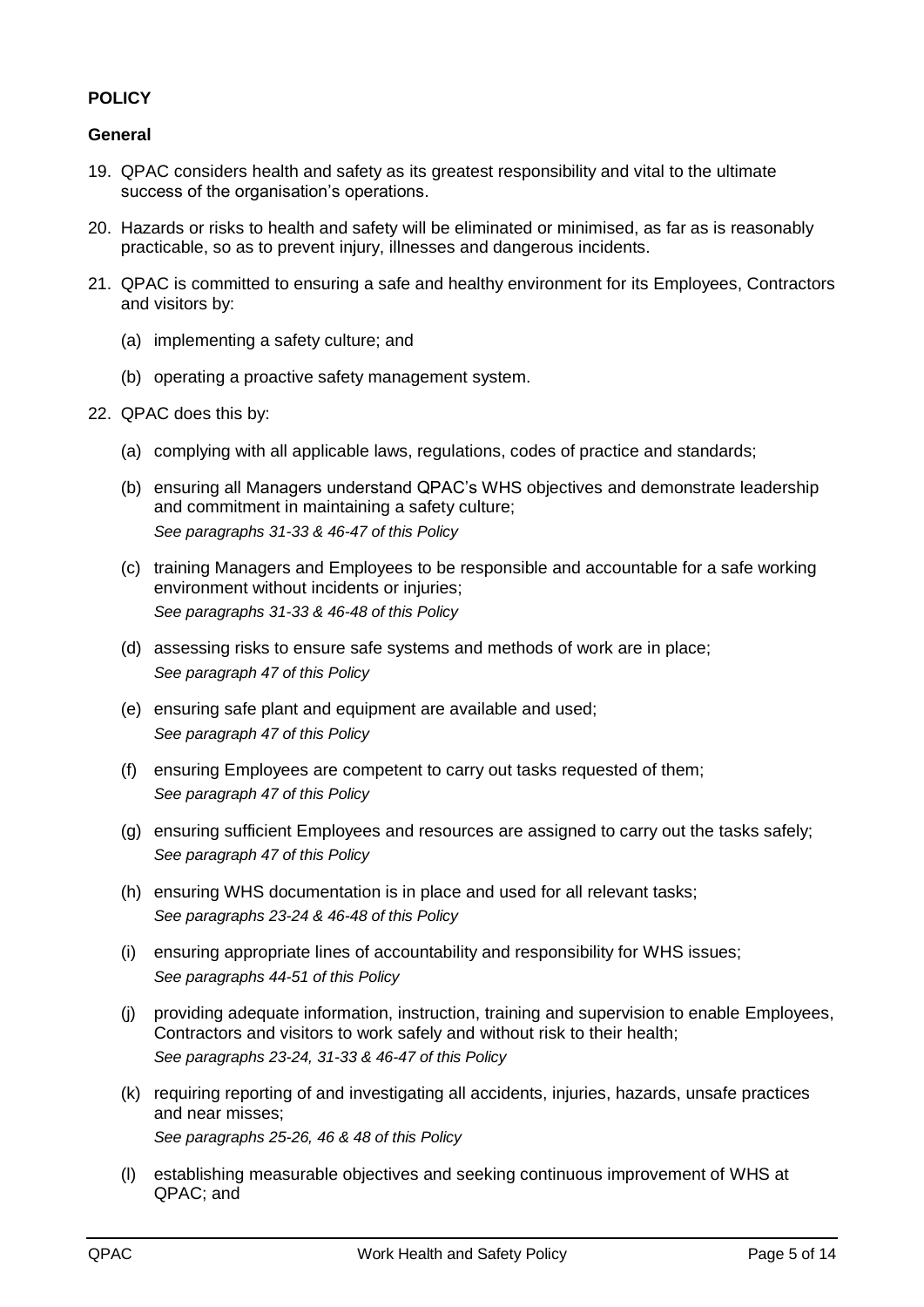*See paragraphs [29](#page-6-5)[-30](#page-6-6) & [44](#page-8-2)[-45](#page-8-3) of this Policy*

(m) encouraging and respecting contributions from all Employees, Contractors and business partners regarding the improvement of WHS at QPAC. *See paragraph [27](#page-5-6) of this Policy*

#### <span id="page-5-0"></span>**Safety Management System**

- <span id="page-5-2"></span>23. QPAC maintains, regularly reviews and implements a Safety Management System, which is available to all Employees:
	- (a) via InfoPAC (for permanent Employees);
	- (b) from the WHS Noticeboard; and
	- (c) from the Human Resources team.
- <span id="page-5-3"></span>24. The Safety Management System comprises:
	- (a) this Policy;
	- (b) WHS Procedures (relating to organisation-wide systems and processes);
	- (c) Safe Work Procedures (relating to specific tasks); and
	- (d) other guidelines, instructions and forms

necessary to enable QPAC to meet its obligations under the *Work Health and Safety Act 2011* and the *Electrical Safety Act 2002*.

#### <span id="page-5-1"></span>**Incident Reporting System**

- <span id="page-5-4"></span>25. QPAC maintains, regularly reviews and implements an Incident Reporting System which provides for:
	- (a) reporting of all accidents, injuries, incidents, near misses, work hazards, unsafe practices or other WHS problems;
	- (b) reporting of Notifiable Incidents;
	- (c) reporting of Serious Electrical Incidents or Dangerous Electrical Events;
	- (d) investigation of accidents and other incidents;
	- (e) follow up action in relation to accidents and other incidents;
	- (f) tracking and reporting of accidents and other incidents;
	- (g) receipt of all feedback, contributions and suggestions from Employees and business partners; and
	- (h) consideration and, where appropriate, action of feedback, contributions and suggestions.
- <span id="page-5-5"></span>26. All Employees must report any accident, injury, incident, near miss or other WHS problem through the Incident Reporting System immediately.
- <span id="page-5-6"></span>27. QPAC encourages and respects contributions from all Employees, Contractors and business partners regarding the improvement of WHS at QPAC. These may be made through the Incident Reporting System.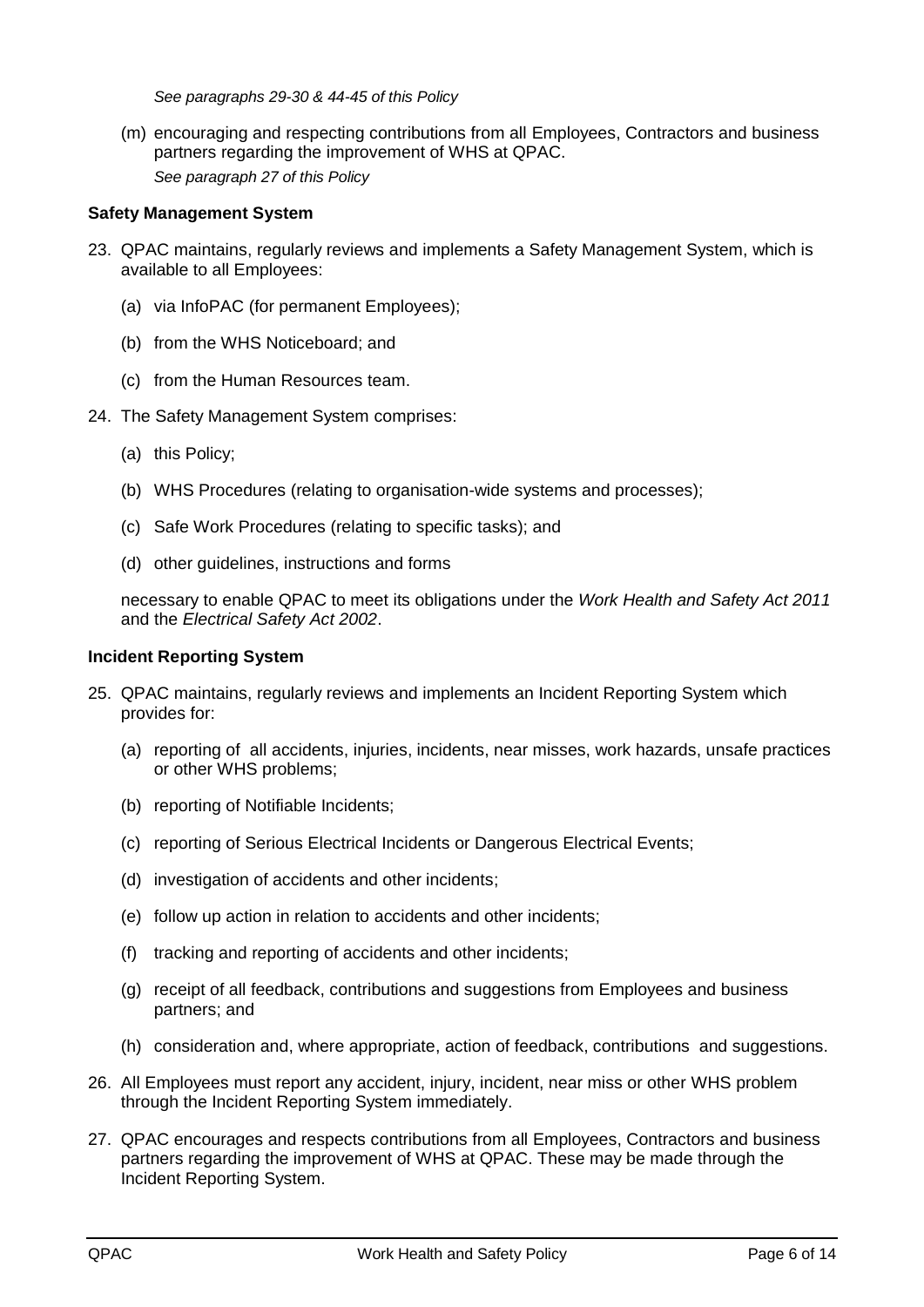#### <span id="page-6-0"></span>**Work Health and Safety Objectives**

- <span id="page-6-7"></span>28. At least annually, the Executive Team recommends to the Chief Executive objectives with measurable performance indicators seeking continuous improvement of QPAC's WHS performance.
- <span id="page-6-5"></span>29. At least annually the Board, in consultation with the Chief Executive, finalises QPAC's objectives with measurable performance indicators seeking continuous improvement of QPAC's WHS performance.

# <span id="page-6-1"></span>**Management Reporting**

- <span id="page-6-6"></span>30. Each month, the Associate Director – Human Resources provides a report against the objectives and indicators referred to in paragraph [29](#page-6-5) to:
	- (a) the Executive Team; and
	- (b) the Board.

# <span id="page-6-2"></span>**Communication and Training**

- <span id="page-6-3"></span>31. The Associate Director – Human Resources must ensure that:
	- (a) a 1 page statement of this Policy, in the form attached in **Schedule 1**, is displayed prominently on QPAC staff notice boards; and
	- (b) this Policy is available via InfoPAC.
- <span id="page-6-8"></span>32. The Associate Director – Human Resources must ensure that:
	- (a) all new Employees are:
		- (i) informed of the existence of this Policy;
		- (ii) required to acknowledge that they have read and understand and agree to comply with this Policy; and
		- (iii) informed of all elements of the Safety Management System relevant to their work; and
	- (b) all Employees:
		- (i) are informed of any updates or amendments to this Policy and any relevant updates or amendments to the Safety Management System; and
		- (ii) have access to adequate instruction and training to enable them to discharge their obligations under this Policy.
- <span id="page-6-4"></span>33. Any Employee engaging a Contractor to undertake work in QPAC's business must:
	- (a) ensure that the contract between QPAC and the Contractor:
		- (i) attaches this Policy; and
		- (ii) requires the Contractor to comply, and to ensure that its employees undertaking work in QPAC's business comply, with this Policy; and
	- (b) inform the Contractor of all elements of the Safety Management System relevant to their work.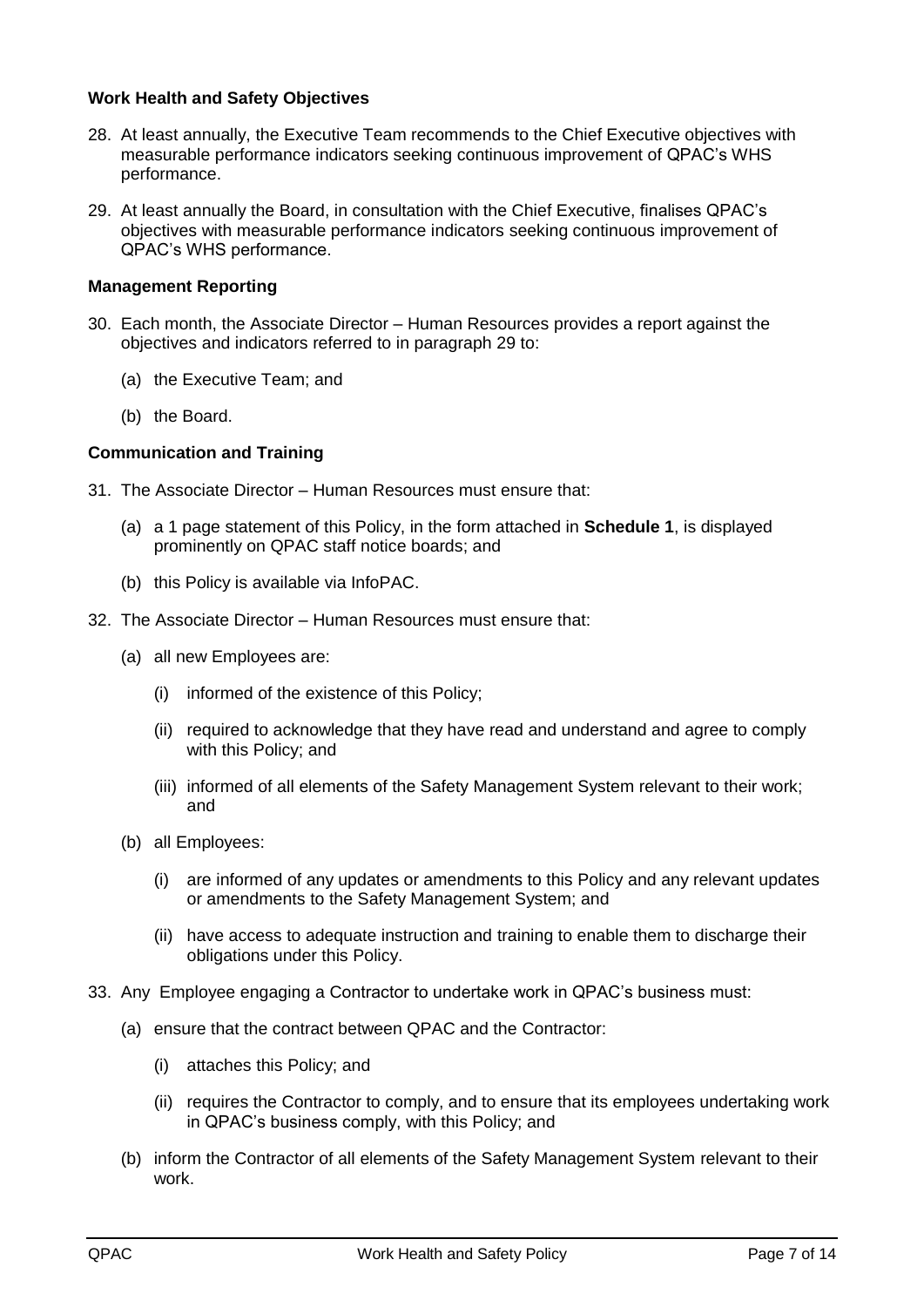# <span id="page-7-0"></span>**Work Health and Safety Committee**

34. QPAC has a WHS Committee to assist QPAC in discharging its WHS obligations.

#### <span id="page-7-1"></span>Membership

- 35. The Committee consists of the number of members necessary to enable the Committee to fulfil its functions.
- 36. The Committee consists of at least 1 member from each QPAC business unit.
- 37. At least half of the members of the Committee are Employees who have not been nominated by QPAC.
- 38. At least half the members of the Committee are not Managers.

#### <span id="page-7-2"></span>Functions

- <span id="page-7-5"></span>39. The Committee's functions are to:
	- (a) facilitate cooperation between QPAC and Employees in instigating, developing and carrying out measures designed to ensure the Employees' health and safety at work;
	- (b) assist in developing and reviewing the Safety Management System;
	- (c) facilitate consultation on the WHS Policy with Employees and others likely to be regularly affected by QPAC activities (including Contractors and visitors); and
	- (d) publicise the existence of WHS policies and procedures through various mediums such as meetings, InfoPAC, notice boards and circulars.

#### <span id="page-7-3"></span>Meetings

- 40. The Committee must meet:
	- (a) at least once every 3 months; and
	- (b) at any reasonable time at the request of at least half of the members of the Committee.

#### <span id="page-7-4"></span>**Contractors**

<span id="page-7-6"></span>41. QPAC requires all Contractors working in QPAC's business to:

- (a) assess risks to ensure safe systems and methods of work are in place;
- (b) ensure safe plant and equipment are used;
- (c) ensuring employees are competent to carry out tasks requested of them;
- (d) ensuring sufficient employees or resources are assigned to carry out the tasks safely;
- (e) induct new employees and provide continued training to employees under their control in relation to safe work methods and practices for regular and new tasks;
- (f) provide overall supervision of matters which could affect the health or safety of employees under their control;
- (g) reporting all accidents, injuries, incidents, near misses, work hazards, unsafe practices or other WHS problems to the Associate Director – Human Resources;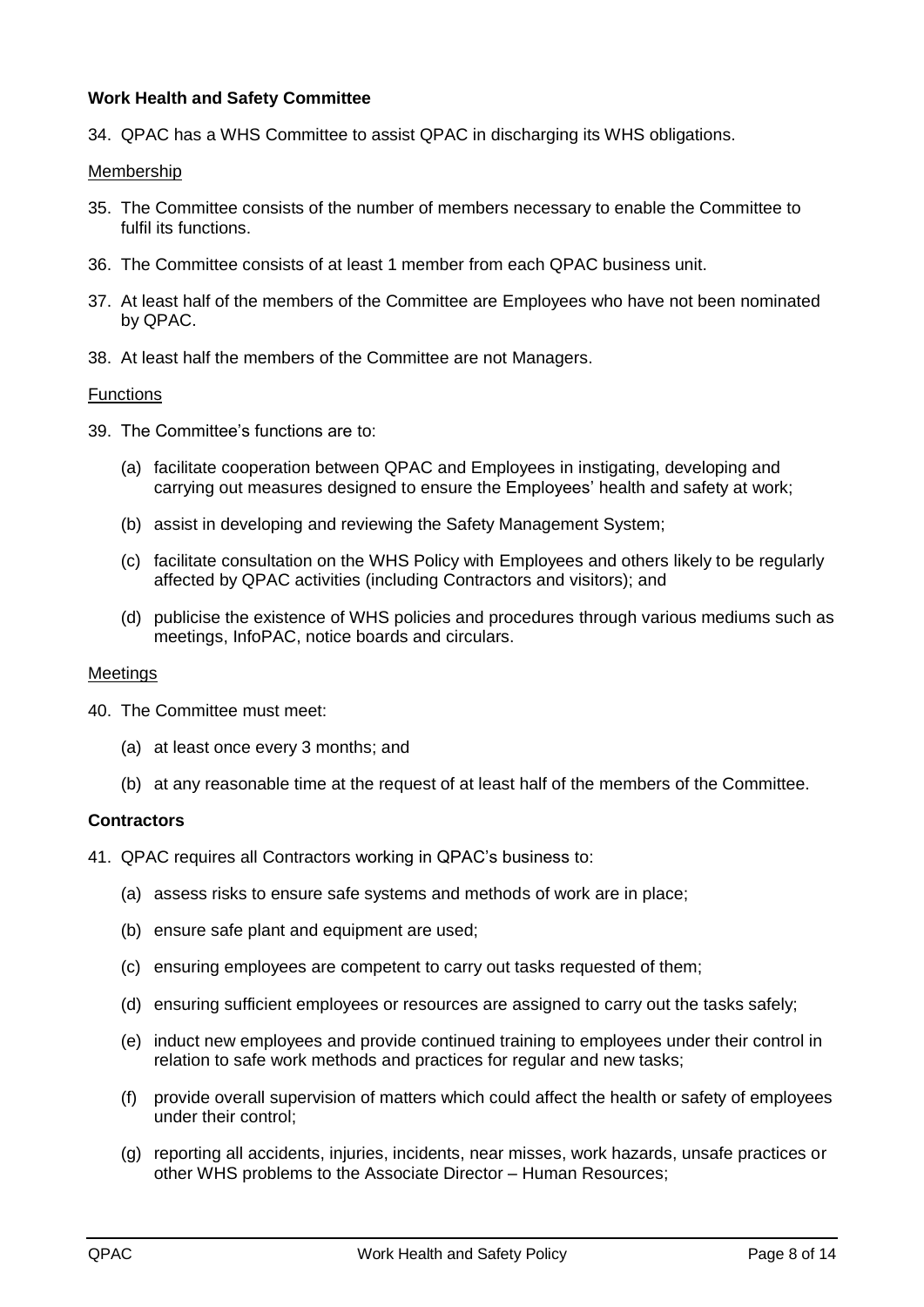- (h) assist in the investigation of accidents, injuries, incidents, near misses, work hazards, unsafe practices or other WHS problems
- (i) provide overall supervision of matters which could affect the health or safety of QPAC visitors or patrons under their control;
- (j) comply with all WHS legislation, Codes or Practice and International or Australian Standards; and
- (k) comply with this Policy and the Safety Management System.

# <span id="page-8-0"></span>**Roles and Responsibilities**

- 42. The implementation of the WHS Policy is a management responsibility. The achievement of a safe and healthy environment is also a collective responsibility.
- 43. The commitment of all Employees is required to ensure the safety of themselves, others in the workplace and the community to the highest possible standard.

<span id="page-8-3"></span><span id="page-8-2"></span><span id="page-8-1"></span>

|     | <b>Role</b>                                    | <b>Responsibilities</b>                                                                                                                                                                                                                                                                                                                                                                                                                                                                                                                                                                                                                                                                                                                                                                                                              |
|-----|------------------------------------------------|--------------------------------------------------------------------------------------------------------------------------------------------------------------------------------------------------------------------------------------------------------------------------------------------------------------------------------------------------------------------------------------------------------------------------------------------------------------------------------------------------------------------------------------------------------------------------------------------------------------------------------------------------------------------------------------------------------------------------------------------------------------------------------------------------------------------------------------|
| 44. | <b>Board</b>                                   | At least annually, set QPAC's WHS objectives in<br>$\bullet$<br>accordance with paragraph 29 of this Policy.<br>Monitor QPAC's performance in relation to WHS<br>$\bullet$<br>performance and address any systemic or organisational<br>issues as required.<br>Ensure it understands QPAC's WHS duties and obligations<br>$\bullet$<br>and actively seek training or support where required.<br>Ensure QPAC has, and implements, processes for<br>$\bullet$<br>complying with its WHS duties and obligations.<br>Ensure it understands QPAC's operations and the hazards<br>$\bullet$<br>and risks associated with those operations.<br>Ensure QPAC has appropriate resources and processes to<br>$\bullet$<br>eliminate or minimise those hazards and risks.                                                                        |
| 45. | <b>Executive Team</b>                          | At least annually, recommend QPAC's WHS objectives to<br>$\bullet$<br>the Board, in accordance with paragraph 28 of this Policy.<br>Monitor QPAC's performance in relation to WHS<br>$\bullet$<br>performance and address any systemic or organisational<br>issues as required.<br>Ensure they understand QPAC's WHS duties and<br>$\bullet$<br>obligations and actively seek training or support where<br>required.<br>Ensure QPAC has, and implements, processes for<br>$\bullet$<br>complying with its WHS duties and obligations.<br>Ensure they understand QPAC's operations and the<br>$\bullet$<br>hazards and risks associated with those operations.<br>Ensure QPAC has, and implements, appropriate resources<br>$\bullet$<br>and processes to eliminate or minimise those hazards and<br>risks.<br>See also re "Managers" |
| 46. | Associate Director -<br><b>Human Resources</b> | • Ensure the Safety Management System is established,<br>reviewed and implemented in accordance with paragraphs<br>23-24 of this Policy.<br>Ensure the Incident Reporting System is established,                                                                                                                                                                                                                                                                                                                                                                                                                                                                                                                                                                                                                                     |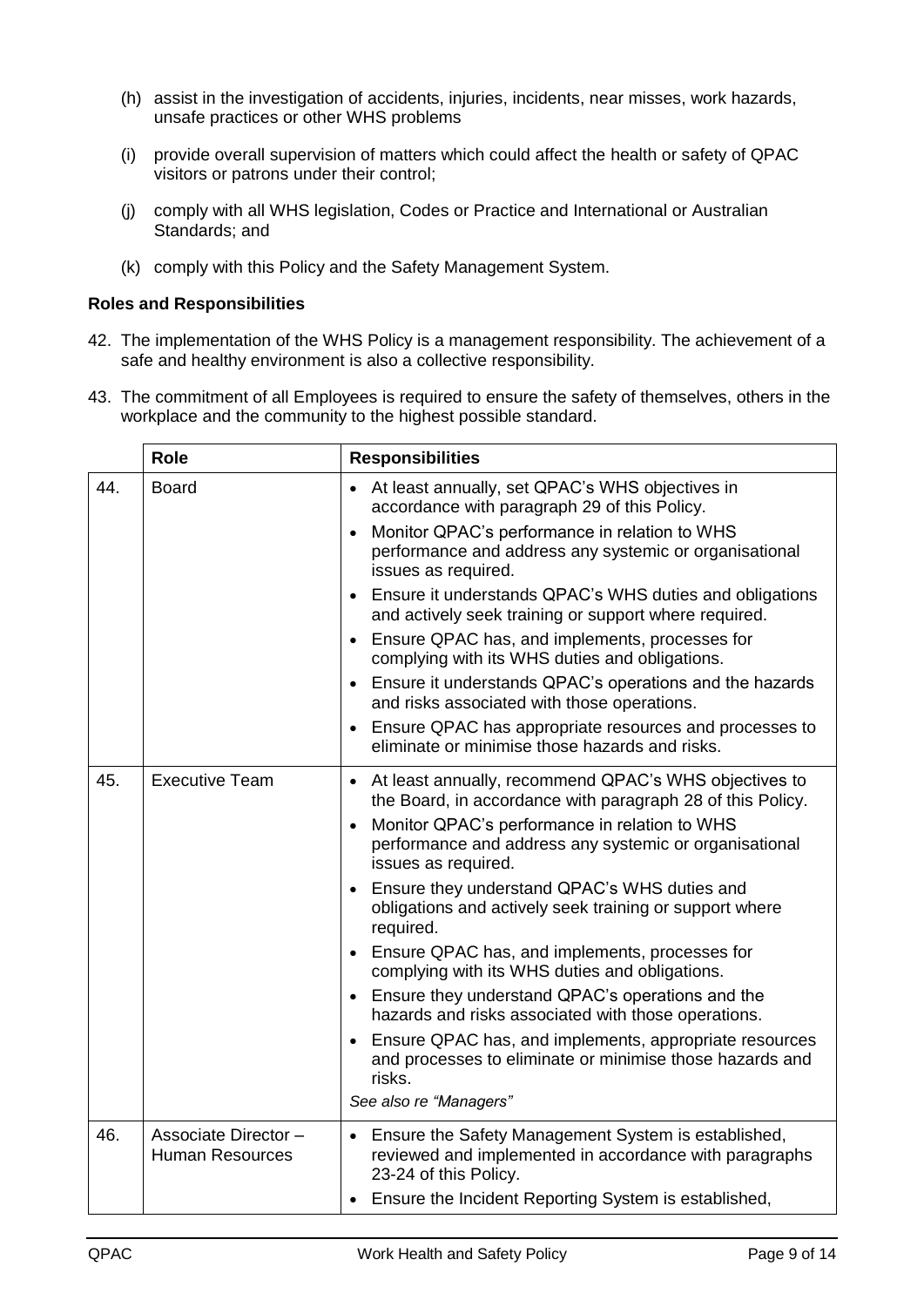<span id="page-9-1"></span><span id="page-9-0"></span>

|     | <b>Role</b>      | <b>Responsibilities</b>                                                                                                                                                                                                                                                                                                                                                                                                                                                                                                                                                                                                                                                                                                                                                                                                                                                                                                                                                                                                                                                                                                                                                                                     |
|-----|------------------|-------------------------------------------------------------------------------------------------------------------------------------------------------------------------------------------------------------------------------------------------------------------------------------------------------------------------------------------------------------------------------------------------------------------------------------------------------------------------------------------------------------------------------------------------------------------------------------------------------------------------------------------------------------------------------------------------------------------------------------------------------------------------------------------------------------------------------------------------------------------------------------------------------------------------------------------------------------------------------------------------------------------------------------------------------------------------------------------------------------------------------------------------------------------------------------------------------------|
|     |                  | maintained and implemented in accordance with paragraph<br>25 of this Policy.<br>Ensure the WHS Committee is formed and supported to<br>$\bullet$<br>perform its functions.<br>Report Notifiable Incidents to Workplace Health and Safety<br>$\bullet$<br>Queensland as required.<br>Report Serious Electrical Incidents or Dangerous Electrical<br>$\bullet$<br>Events to Workplace Health and Safety Queensland and the<br>Electrical Safety Office as required.<br>Provide monthly reports to the Executive Team and the<br>$\bullet$<br>Board in accordance with paragraph 30 of this Policy.<br>Ensure communication of this Policy as required by<br>$\bullet$<br>paragraph 31 of this Policy.<br>Ensure all Employees receive appropriate instruction and<br>$\bullet$                                                                                                                                                                                                                                                                                                                                                                                                                               |
|     |                  | training, in accordance with paragraph 32 of this Policy.<br>Ensure this Policy is regularly reviewed and updated in<br>$\bullet$                                                                                                                                                                                                                                                                                                                                                                                                                                                                                                                                                                                                                                                                                                                                                                                                                                                                                                                                                                                                                                                                           |
|     |                  | accordance with paragraph 53 of this Policy.<br>See also re "Executive Team" and "Managers"                                                                                                                                                                                                                                                                                                                                                                                                                                                                                                                                                                                                                                                                                                                                                                                                                                                                                                                                                                                                                                                                                                                 |
| 47. | Managers         | Generally:<br>Ensure they understand QPAC's WHS objectives and<br>actively seek training or support where required.<br>Demonstrate leadership and commitment in maintaining a<br>$\bullet$<br>safety culture by taking all safety issues seriously and<br>dealing with them as a matter of priority.<br>Within their area of accountability:<br>Ensure they understand all operations and the hazards and<br>$\bullet$<br>risks associated with those operations.<br>Ensure hazards to health and safety are removed, or, where<br>$\bullet$<br>this is not practicable, managed so as to prevent injury,<br>illnesses and dangerous events.<br>Ensure safe systems and methods of work are in place and<br>properly documented within the Safety Management<br>System.<br>Ensure Employees are competent to carry out their tasks, at<br>$\bullet$<br>the time of recruitment and through instruction or training as<br>required.<br>Ensure sufficient Employees or resources are assigned to<br>$\bullet$<br>carry out their tasks safely.<br>Ensure Employees are adequately supervised.<br>$\bullet$<br>Ensure safe plant and equipment are available and used.<br>$\bullet$<br>See also re "Employees" |
| 48. | <b>Employees</b> | Work in a manner which ensures their own and others'<br>health and safety.<br>Encourage other Employees to work in a healthy and safe<br>$\bullet$<br>manner.<br>Familiarise themselves with the elements of the Safety<br>$\bullet$<br>Management System relevant to their work and comply with<br>them.<br>Participate in WHS induction, instruction and training as                                                                                                                                                                                                                                                                                                                                                                                                                                                                                                                                                                                                                                                                                                                                                                                                                                      |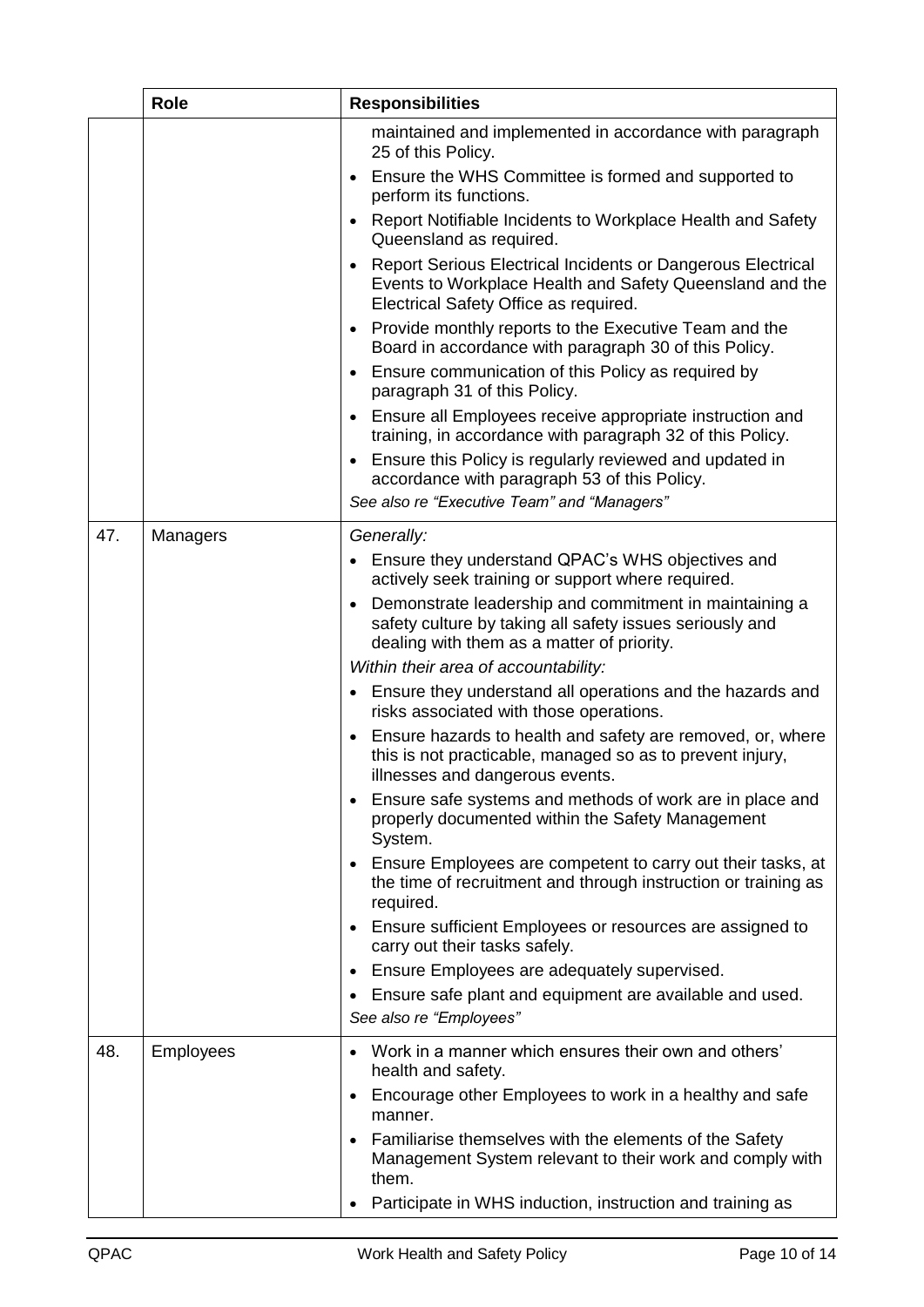|     | <b>Role</b>                    | <b>Responsibilities</b>                                                                                                                                                          |
|-----|--------------------------------|----------------------------------------------------------------------------------------------------------------------------------------------------------------------------------|
|     |                                | required.<br>Comply with any reasonable WHS instruction given to them<br>$\bullet$<br>by any Manager in their line of management or the<br>Associate Director - Human Resources. |
|     |                                | Report all accidents, injuries, incidents, near misses, work<br>$\bullet$<br>hazards, unsafe practices or other WHS problems in<br>accordance with paragraph 26 of this Policy.  |
|     |                                | Assist in the investigation of accidents, injuries, incidents,<br>$\bullet$<br>near misses, work hazards, unsafe practices or other WHS<br>problems.                             |
|     |                                | When engaging a Contractor, comply with paragraph 33 of<br>$\bullet$<br>this Policy.                                                                                             |
| 49. | <b>WHS Committee</b>           | See paragraph 39.                                                                                                                                                                |
| 50. | Contractors                    | See paragraph 41.                                                                                                                                                                |
| 51. | Persons at a QPAC<br>workplace | See paragraph 16.                                                                                                                                                                |

# <span id="page-10-3"></span><span id="page-10-0"></span>**ENQUIRIES**

52. If you have any enquiries regarding this Policy, please contact:

- (a) your manager;
- (b) the Associate Director Human Resources; or
- (c) the Manager Legal and Governance.

#### <span id="page-10-1"></span>**REVIEW**

<span id="page-10-4"></span>53. This Policy must be reviewed:

- (a) whenever the Act or other relevant legislation changes;
- (b) whenever there are changes to the Board or Chief Executive or major changes to the organisation; and
- (c) at least every 2 years.
- 54. The review must include consultation with the Committee.

#### <span id="page-10-2"></span>**DEFINITIONS**

| Term                       | <b>Definition</b>                                                               |
|----------------------------|---------------------------------------------------------------------------------|
| Act                        | <b>Work Health and Safety Act 2011</b>                                          |
| Committee                  | <b>QPAC's Work Health and Safety Committee</b>                                  |
| Contractor                 | A person who contracts with QPAC to perform work, other<br>than as an Employee. |
| Dangerous Electrical Event | Any of the following:<br>the coming into existence of circumstances in which a  |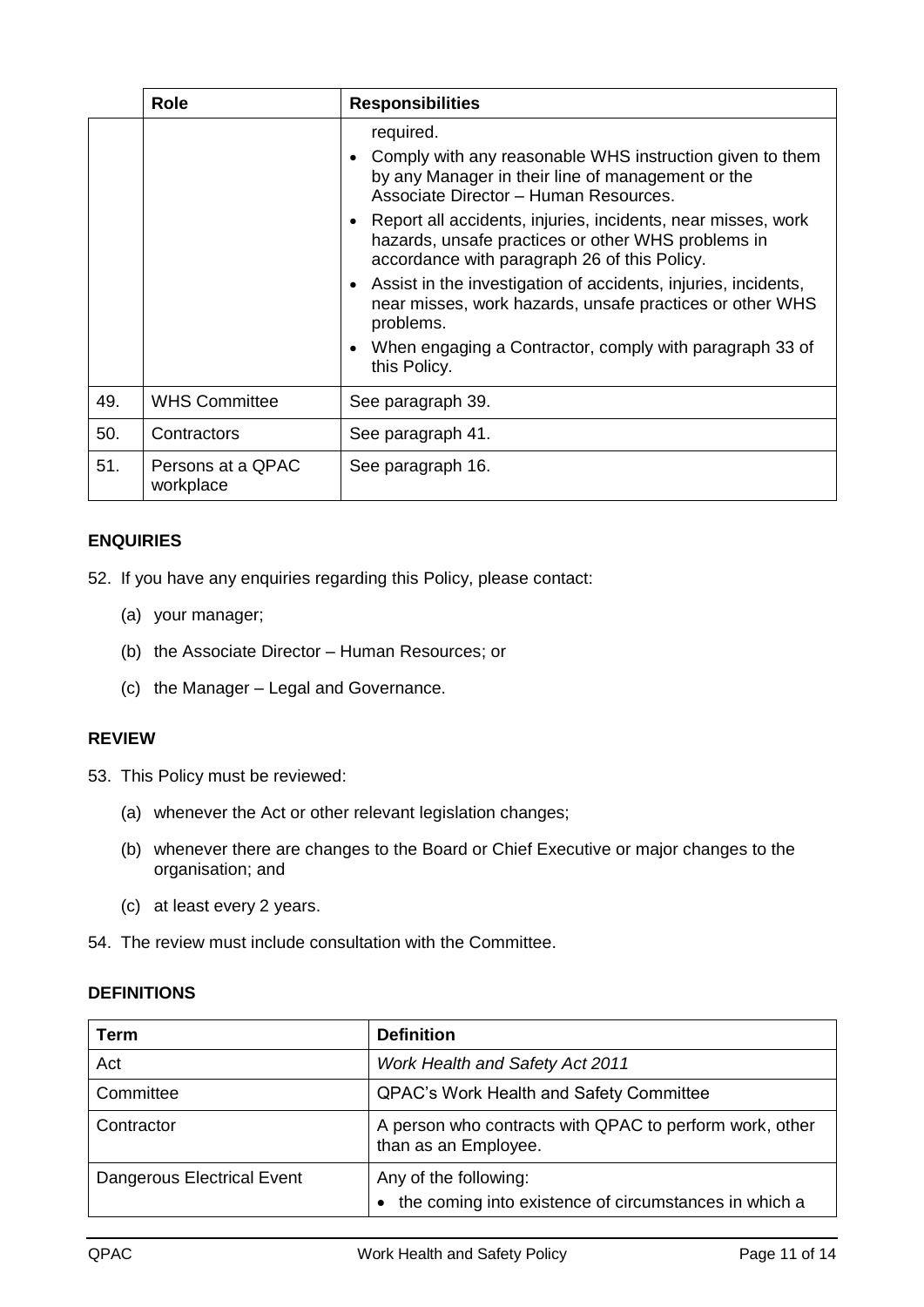| <b>Term</b>                      | <b>Definition</b>                                                                                                                                                                                                                                             |
|----------------------------------|---------------------------------------------------------------------------------------------------------------------------------------------------------------------------------------------------------------------------------------------------------------|
|                                  | person is not electrically safe, if:<br>$\circ$ the circumstances involve high voltage electrical<br>equipment; and<br>o despite the coming into existence of the<br>circumstances, the person does not receive a shock<br>or injury;                         |
|                                  | the coming into existence of both of the following<br>$\bullet$<br>circumstances-                                                                                                                                                                             |
|                                  | $\circ$ if a person had been at a particular place at a<br>particular time, the person would not have been<br>electrically safe;                                                                                                                              |
|                                  | $\circ$ the person would not have been electrically safe<br>because of circumstances involving high voltage<br>$\circ$ electrical equipment;                                                                                                                  |
|                                  | an event that involves electrical equipment and in which<br>significant property damage is caused directly by<br>electricity or originates from electricity;                                                                                                  |
|                                  | the performance of electrical work by a person not<br>$\bullet$<br>authorised under an electrical work licence to perform<br>the work;                                                                                                                        |
|                                  | the performance of electrical work by a person if, as a<br>result of the performance of the work, a person or<br>property is not electrically safe;                                                                                                           |
|                                  | the discovery by a licensed electrical worker of electrical<br>$\bullet$<br>equipment that has not been marked as required under<br>the Electrical Safety Act 2002                                                                                            |
| Employees                        | All QPAC employees, including permanent, temporary<br>casual, full time, part time, variable part time and flexible<br>part time employees                                                                                                                    |
| <b>Executive Team</b>            | QPAC's Executive Team comprising the Chief Executive,<br>Directors and Associate Directors, or as otherwise<br>constituted from time to time                                                                                                                  |
| <b>Extra-Low Voltage</b>         | Voltage of 50V or less AC RMS, or 120V or less ripple-free<br>DC                                                                                                                                                                                              |
| <b>Incident Reporting System</b> | QPAC's Incident Reporting System, established and<br>maintained under paragraph 25 of this Policy.                                                                                                                                                            |
| <b>InfoPAC</b>                   | QPAC's intranet                                                                                                                                                                                                                                               |
| Manager                          | Any Employee with line management responsibility for<br>other Employee/s                                                                                                                                                                                      |
| Notifiable Incident              | Any of the following:<br>• the death of a person<br>a serious injury or illness of a person (as defined in the<br>Act)<br>a dangerous incident (exposing a person to serious risk;<br>as defined in the Act)<br>arising out of the conduct of QPAC's business |
| Officer                          | A person who makes, or participates in making, decisions<br>that affect the whole, or a substantial part, of QPAC's                                                                                                                                           |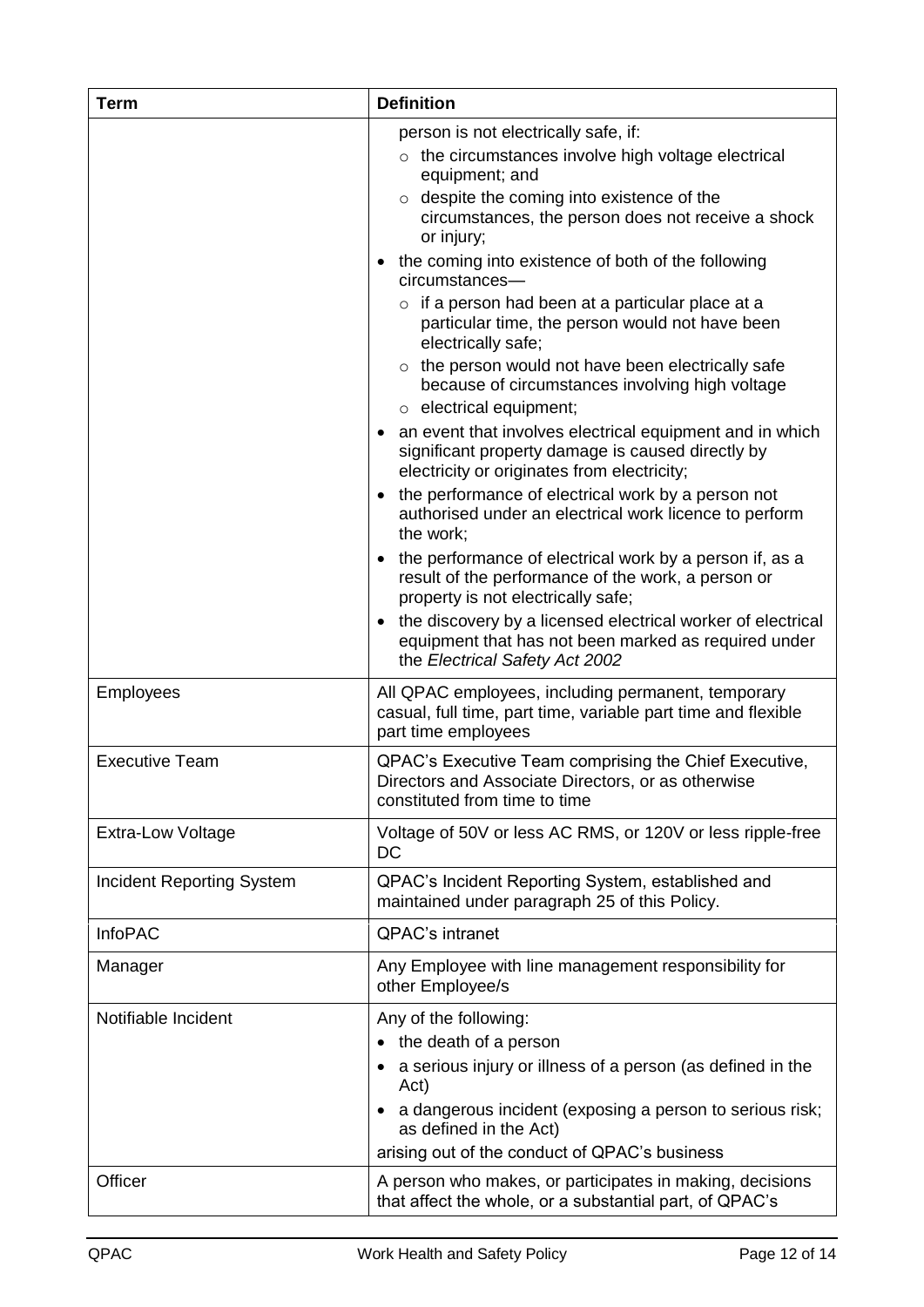| <b>Term</b>                        | <b>Definition</b>                                                                                                                                                                                                                                                                                                  |
|------------------------------------|--------------------------------------------------------------------------------------------------------------------------------------------------------------------------------------------------------------------------------------------------------------------------------------------------------------------|
|                                    | business<br>(QPAC's Board and Executive Team)                                                                                                                                                                                                                                                                      |
| QPAC                               | Queensland Performing Arts Trust                                                                                                                                                                                                                                                                                   |
| Regulation                         | Work Health and Safety Regulation 2011                                                                                                                                                                                                                                                                             |
| <b>Safety Management System</b>    | QPAC's Safety Management System, established and<br>maintained under paragraph 23 of this Policy.                                                                                                                                                                                                                  |
| <b>Serious Electrical Incident</b> | An incident involving electrical equipment if, in the incident:<br>a person is killed by electricity;<br>a person receives a shock or injury from electricity, and<br>is treated for the shock or injury by or under the<br>supervision of a doctor; or<br>a person receives a shock or injury from electricity at |
|                                    | high voltage, whether or not the person is treated for the<br>shock or injury by or under the supervision of a doctor                                                                                                                                                                                              |
| <b>WHS</b>                         | Work Health and Safety                                                                                                                                                                                                                                                                                             |
| Worker                             | A person who carries out work in any capacity for QPAC,<br>including work as:<br>an Employee;<br>٠                                                                                                                                                                                                                 |
|                                    | a Contractor or subcontractor;                                                                                                                                                                                                                                                                                     |
|                                    | an employee of a Contractor or subcontractor;<br>$\bullet$                                                                                                                                                                                                                                                         |
|                                    | an employee of a labour hire company who has been<br>assigned to work in QPAC's business;                                                                                                                                                                                                                          |
|                                    | an outworker;                                                                                                                                                                                                                                                                                                      |
|                                    | an apprentice or trainee;                                                                                                                                                                                                                                                                                          |
|                                    | a student gaining work experience; or<br>a volunteer                                                                                                                                                                                                                                                               |
| Workplace                          | A place where work is carried out for QPAC<br>Includes any place where a Worker goes, or is likely to be,<br>while at work                                                                                                                                                                                         |

# <span id="page-12-0"></span>**REFERENCES**

| <b>Work Health and Safety Act 2011</b>                                                                                                             |
|----------------------------------------------------------------------------------------------------------------------------------------------------|
| <b>Work Health and Safety Regulations 2011</b>                                                                                                     |
| <b>Electrical Safety Act 2002</b>                                                                                                                  |
| <b>Electrical Safety Regulation 2013</b>                                                                                                           |
| Work Health and Safety Codes of Practice                                                                                                           |
| Australian / New Zealand Standard AS/NZS 4801:2001 Occupational health and safety<br>management systems                                            |
| Safety Guidelines for the Entertainment Industry (Media Entertainment & Arts Alliance and<br><b>Australian Entertainment Industry Association)</b> |
| <b>QPAC's Safety Management System</b>                                                                                                             |